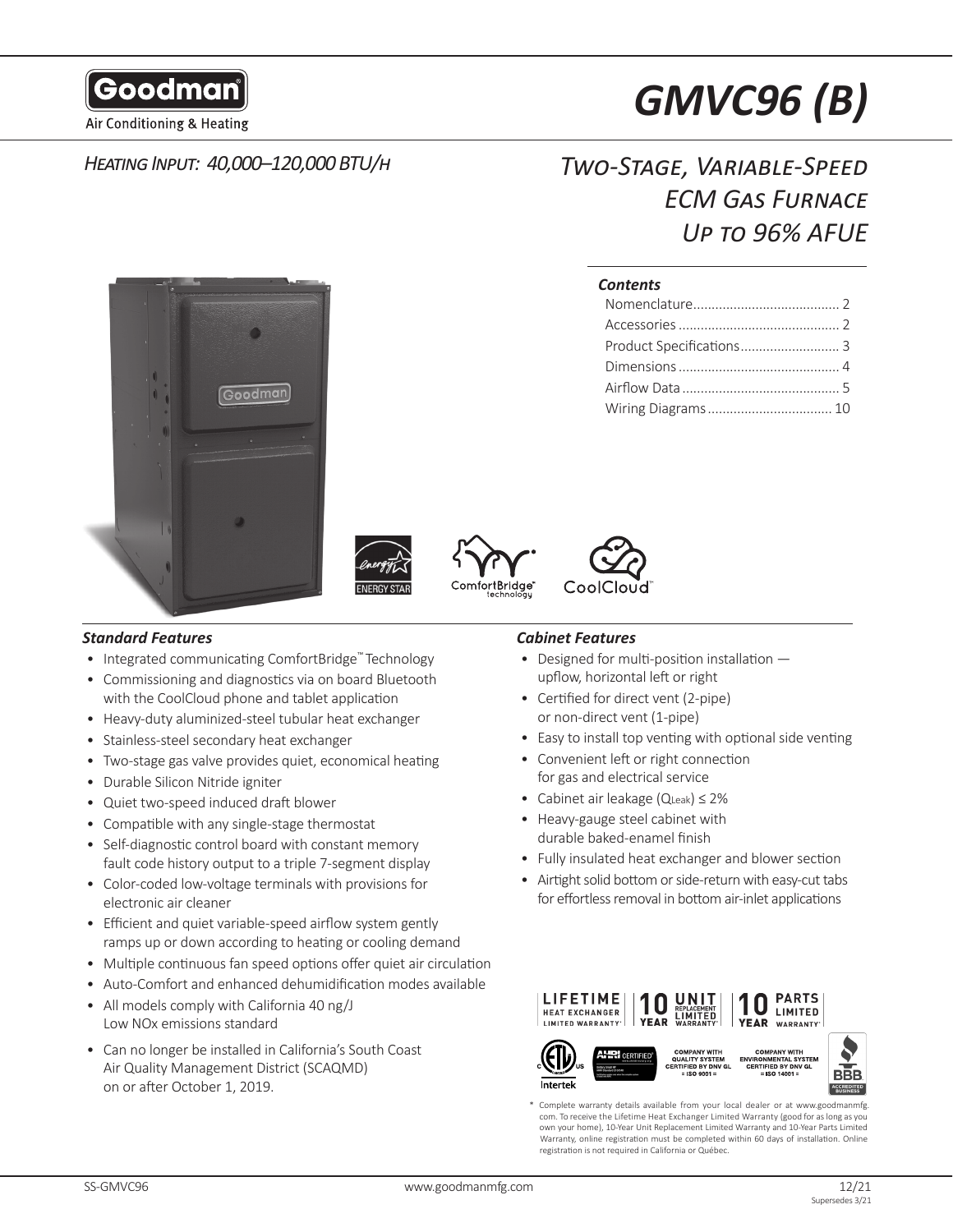|                                     | G            | M              | $\mathsf{v}$ | c                       | 96  | 060   | 3  | B  | N         | $**$                |                                                              |
|-------------------------------------|--------------|----------------|--------------|-------------------------|-----|-------|----|----|-----------|---------------------|--------------------------------------------------------------|
|                                     | $\mathbf{1}$ | $\overline{2}$ | 3            | $\overline{\mathbf{4}}$ | 5,6 | 7,8,9 | 10 | 11 | 12        | 13,14               |                                                              |
| <b>BRAND</b>                        |              |                |              |                         |     |       |    |    |           |                     | <b>ENGINEERING</b>                                           |
| G- Goodman® Brand                   |              |                |              |                         |     |       |    |    |           |                     | Major / Minor Revisions<br>* Not used for inventory control. |
| <b>CONFIGURATION</b>                |              |                |              |                         |     |       |    |    |           |                     | <b>NO<sub>x</sub></b>                                        |
| M- Upflow/Horizontal                |              |                |              |                         |     |       |    |    |           |                     | N-Low NOx                                                    |
| C- Downflow/Horizontal              |              |                |              |                         |     |       |    |    |           |                     |                                                              |
|                                     |              |                |              |                         |     |       |    |    |           |                     | <b>CABINET WIDTH</b>                                         |
| <b>MOTOR</b>                        |              |                |              |                         |     |       |    |    |           | $B - 17\frac{1}{2}$ | $C - 21"$                                                    |
| V- Variable Speed ECM/ComfortBridge |              |                |              |                         |     |       |    |    |           |                     | $D - 24\frac{1}{2}$                                          |
| E-Multi-Speed ECM                   |              |                |              |                         |     |       |    |    |           |                     |                                                              |
| S-Single Speed                      |              |                |              |                         |     |       |    |    |           |                     | <b>MAXIMUM CFM</b>                                           |
|                                     |              |                |              |                         |     |       |    |    | 2-800 CFM |                     | 4-1600 CFM                                                   |
| <b>GAS VALVE</b>                    |              |                |              |                         |     |       |    |    |           | 3-1200 CFM          | 5-2000 CFM                                                   |
| M-Modulating                        |              |                |              |                         |     |       |    |    |           |                     |                                                              |
| C-Two-Stage                         |              |                |              |                         |     |       |    |    |           |                     | MBTU/H                                                       |
| S-Single Stage                      |              |                |              |                         |     |       |    |    |           |                     | 040-40,000 BTU/h                                             |
|                                     |              |                |              |                         |     |       |    |    |           |                     | 060-60,000 BTU/h                                             |
| <b>AFUE</b>                         |              |                |              |                         |     |       |    |    |           |                     | 120-120,000 BTU/h                                            |
| 97-97% AFUE                         |              | 96- 96% AFUE   |              |                         |     |       |    |    |           |                     |                                                              |
| 92- 92% AFUE                        |              |                |              |                         |     |       |    |    |           |                     |                                                              |

# *Accessories*

| <b>MODEL</b>  | <b>DESCRIPTION</b>                                 | GMVC96<br>0403BNB | GMVC96<br>0603BNB | GMVC96<br><b>0803BNB</b> | GMVC96<br><b>0804CNB</b> | GMVC96<br><b>1005CNB</b> | GMVC96<br>1005DNB | GMVC96<br><b>1205DNB</b> |
|---------------|----------------------------------------------------|-------------------|-------------------|--------------------------|--------------------------|--------------------------|-------------------|--------------------------|
| 72950         | Concentric Vent Kit (2")                           | V                 | $\sqrt{ }$        | $\sqrt{ }$               | ν                        | $\sqrt{}$                | $\sqrt{ }$        |                          |
| 72951         | Concentric Vent Kit (3")                           | $\sqrt{ }$        | $\sqrt{ }$        | $\sqrt{ }$               | $\sqrt{}$                | $\sqrt{}$                | $\sqrt{ }$        | $\sqrt{ }$               |
| RF000142      | Drain Kit Horizontal Left Vertical Flue            | $\sqrt{ }$        | $\sqrt{ }$        | $\sqrt{ }$               | $\sqrt{}$                | $\sqrt{}$                | $\sqrt{ }$        | $\sqrt{ }$               |
| EFR02         | External Filter Rack with 16"x25" Permanent Filter | $\sqrt{ }$        | $\sqrt{ }$        | $\sqrt{ }$               | V                        | $\sqrt{}$                | $\sqrt{ }$        | $\sqrt{ }$               |
| 0170K00000S   | Flush Mount Vent Kit-3" or 2"                      | $\sqrt{ }$        | $\sqrt{ }$        | $\sqrt{ }$               | $\sqrt{}$                | $\sqrt{}$                | $\sqrt{ }$        | $\sqrt{ }$               |
| 0170K00001S   | Flush Mount Vent Kit- 2"                           | $\sqrt{ }$        | $\sqrt{ }$        | $\sqrt{ }$               | $\sqrt{}$                | $\sqrt{}$                | $\sqrt{ }$        |                          |
| <b>HASFK</b>  | High-Altitude Natural Gas Kit                      | HASFK-1           | HASFK-1           | HASFK-1                  | HASFK-2                  | HASFK-3                  | <b>TBD</b>        | HASFK-2                  |
| <b>HASFK</b>  | High-Altitude LP Gas Kit                           | HASFK-1           | HASFK-1           | HASFK-1                  | HASFK-2                  | HASFK-2                  | <b>TBD</b>        | HASFK-2                  |
| 0270F05404    | Horizontal Drain Tubing Kit                        | $\sqrt{ }$        | $\sqrt{ }$        | $\sqrt{ }$               | $\sqrt{ }$               | $\sqrt{}$                | $\sqrt{ }$        | $\sqrt{ }$               |
| <b>IPIP03</b> | Low LP Gas Pressure Switch                         | $\sqrt{ }$        | $\sqrt{ }$        | $\sqrt{ }$               | $\sqrt{}$                | $\sqrt{}$                | $\sqrt{ }$        | $\sqrt{ }$               |
| <b>LPM-08</b> | <b>IP Conversion Kits</b>                          | ν                 | $\sqrt{ }$        | $\sqrt{ }$               | $\sqrt{ }$               | V                        |                   | $\sqrt{ }$               |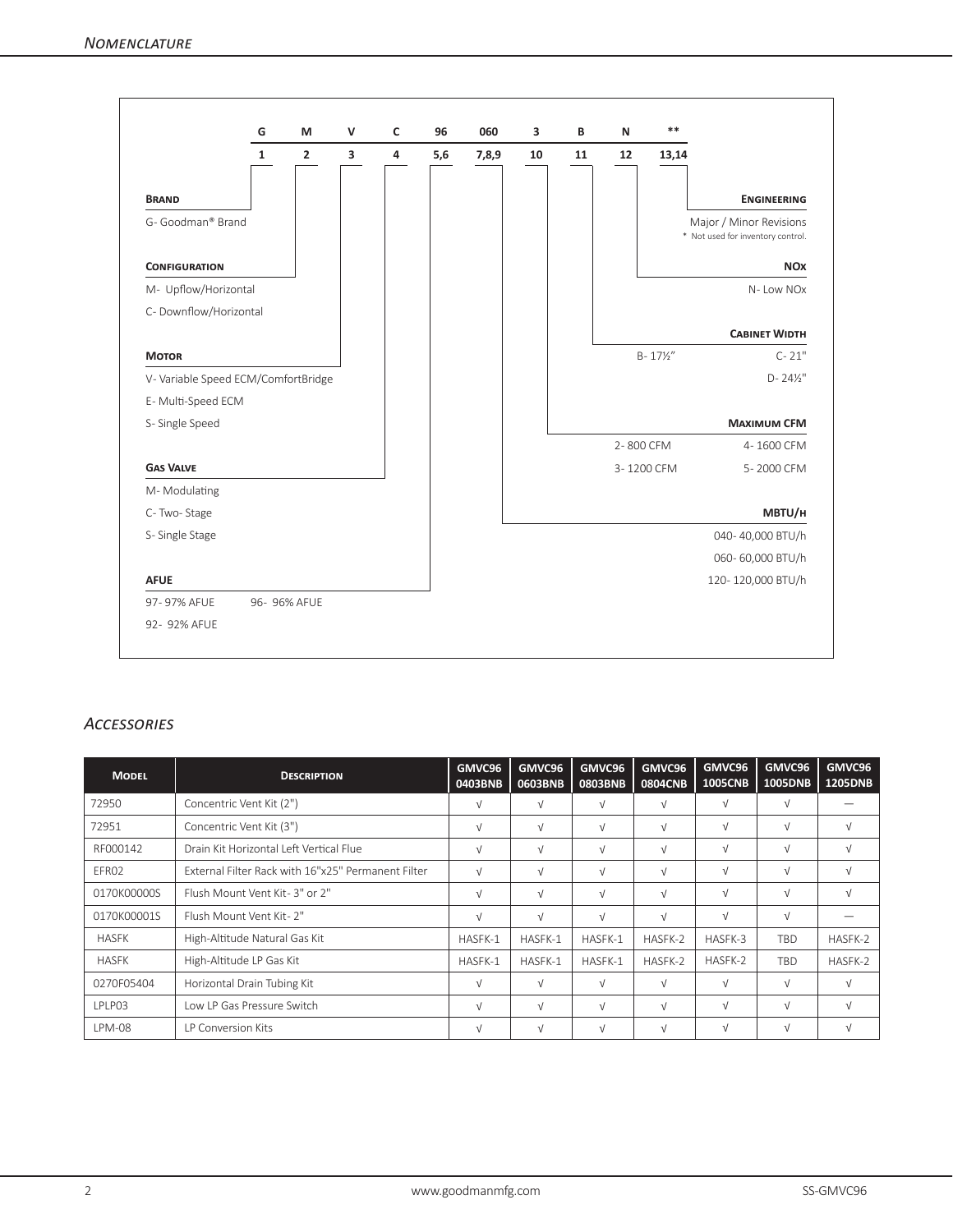|                                             | GMVC96<br>0403BNB | GMVC96<br>0603BNB | GMVC96<br><b>0803BNB</b> | GMVC96<br><b>0804CNB</b> | GMVC96<br><b>1005CNB</b> | GMVC96<br>1005DNB | GMVC96<br><b>1205DNB</b> |
|---------------------------------------------|-------------------|-------------------|--------------------------|--------------------------|--------------------------|-------------------|--------------------------|
| <b>HEATING DATA</b>                         |                   |                   |                          |                          |                          |                   |                          |
| High Fire Input <sup>1</sup>                | 40,000            | 60,000            | 80,000                   | 80,000                   | 100,000                  | 100,000           | 120,000                  |
| High Fire Output <sup>1</sup>               | 38,400            | 57.600            | 76,800                   | 76,800                   | 96.000                   | 96.000            | 115,200                  |
| Low-Fire Steady-State Input <sup>1</sup>    | 28,000            | 42,000            | 56.000                   | 56.000                   | 70.000                   | 70,000            | 84,000                   |
| Low-Fire Steady-State Output <sup>1</sup>   | 26,880            | 40.320            | 53,760                   | 53,760                   | 67,200                   | 67,200            | 80,640                   |
| A FUE <sup>2</sup>                          | 96                | 96                | 96                       | 96                       | 96                       | 96                | 96                       |
| Temperature Rise Range (°F)                 | $20 - 50$         | $35 - 65$         | $35 - 65$                | $25 - 55$                | $35 - 65$                | $30 - 60$         | $35 - 65$                |
| Vent Diameter <sup>3</sup>                  | $2" - 3"$         | $2" - 3"$         | $2" - 3"$                | $2" - 3"$                | $2" - 3"$                | $2" - 3"$         | $2" - 3"$                |
| No. of Burners                              | $\overline{2}$    | 3                 | 4                        | 4                        | 5                        | 5                 | 6                        |
| <b>CIRCULATOR BLOWER</b>                    |                   |                   |                          |                          |                          |                   |                          |
| Available AC @ 0.5" ESP                     | $1.5 - 3$         | $1.5 - 3$         | $1.5 - 3$                | $1.5 - 4$                | $2 - 5$                  | $2 - 5$           | $2 - 5$                  |
| Size $(D \times W)$                         | $10'' \times 8''$ | $11" \times 8"$   | $11" \times 8"$          | $11" \times 10"$         | $11" \times 10"$         | $11"$ x $11"$     | $11" \times 11"$         |
| Horsepower @ 1075 RPM                       | $\frac{1}{2}$     | $\frac{1}{2}$     | $\frac{1}{2}$            | $\frac{3}{4}$            | $\mathbf{1}$             | 1                 | $\mathbf{1}$             |
| Speed                                       | VS ECM            | VS ECM            | VS ECM                   | VS ECM                   | VS ECM                   | VS ECM            | VS ECM                   |
| <b>ELECTRICAL DATA</b>                      |                   |                   |                          |                          |                          |                   |                          |
| Min. Circuit Ampacity <sup>4</sup>          | 7.8               | 7.8               | 7.8                      | 10.6                     | 14.4                     | 14.4              | 14.4                     |
| Max. Overcurrent Device (amps) <sup>5</sup> | 15                | 15                | 15                       | 15                       | 20                       | 20                | 20                       |
| <b>SHIPPING WEIGHT (LBS)</b>                | 114               | 117               | 120                      | 141                      | 143                      | 153               | 156                      |

Natural Gas BTU/h

<sup>2</sup> DOE AFUE based upon Isolated Combustion System (ICS)<sup>3</sup> Installer must supply one or two BVC pipes: one for comb

Installer must supply one or two PVC pipes: one for combustion air (optional) and one for the flue outlet (required). Vent pipe must be either 2" or 3" in diameter, depending upon furnace input, number of elbows, length of run and installation (1 or 2 pipes). The optional Combustion Air Pipe is dependent on installation/code requirements and must be 2" or 3" diameter PVC.

⁴ Minimum Circuit Ampacity = (1.25 x Circulator Blower Amps) + ID Blower amps. Wire size should be determined in accordance with National Electrical Codes. Extensive wire runs will require larger wire sizes.

<sup>5</sup> Maximum Overcurrent Protection Device refers to maximum recommended fuse or circuit breaker size. May use fuses or HACR-type circuit breakers of the same size as noted.

#### **Notes**

- All furnaces are manufactured for use on 115 VAC, 60 Hz, single-phase electrical supply.
- Gas Service Connection ½" FPT
- Important: Size fuses and wires properly and make electrical connections in accordance with the National Electrical Code and/or all existing local codes.
- For bottom return: Failure to unfold flanges may reduce airflow by up to 18%. This could result in performance and noise issues.
- For servicing or cleaning, a 24" front clearance is required. Unit connections (electrical, flue and drain) may necessitate greater clearances than the minimum clearances listed above. In all cases, accessibility clearance must take precedence over clearances from the enclosure where accessibility clearances are greater.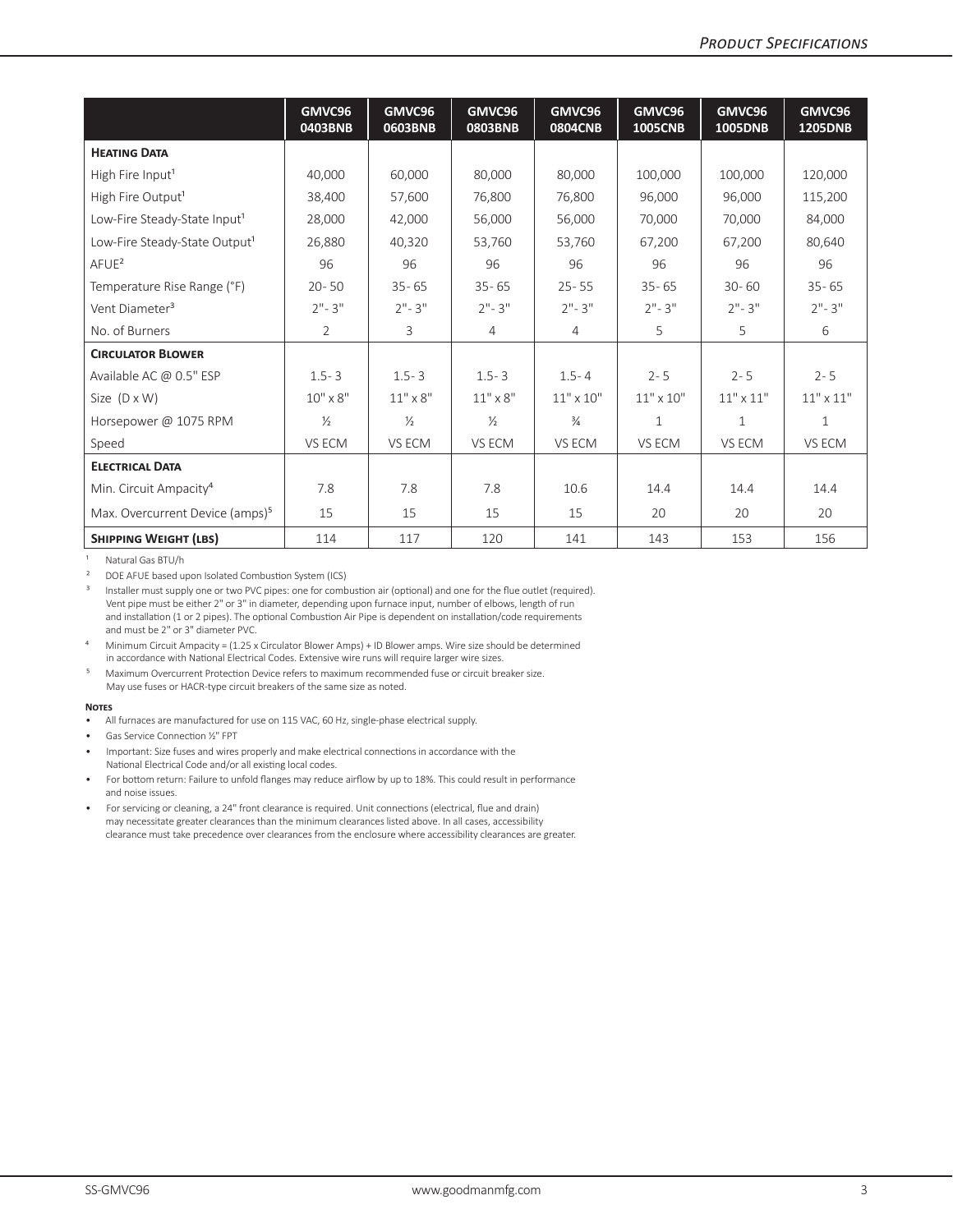

|               |                   |      |                   |                   | <b>AIR</b><br><b>DISCHARGE</b> |              |          | <b>AIR</b><br><b>RETURI</b> |
|---------------|-------------------|------|-------------------|-------------------|--------------------------------|--------------|----------|-----------------------------|
| <b>MODEL</b>  | W                 | D    | H                 | A                 | B                              | $\mathbf{C}$ | D        | Е                           |
| GMVC960403BNB | $17\frac{1}{2}$   | 28%" | $34\frac{1}{2}$ " | $17\frac{1}{2}$   | 16"                            | $13\%$ "     | $12\%$ " | $13\%$ "                    |
| GMVC960603BNB | $17\frac{1}{2}$   | 28%" | $34\frac{1}{2}$ " | $17\frac{1}{2}$   | 16"                            | $13\%$ "     | $12\%$ " | $13\%$ "                    |
| GMVC960803BNB | $17\frac{1}{2}$   | 28%" | $34\frac{1}{2}$ " | $17\frac{1}{2}$   | 16"                            | $13\%$ "     | $12\%$ " | 13%"                        |
| GMVC960804CNB | 21"               | 28%" | $34\frac{1}{2}$ " | 21"               | 19½"                           | $17\%$ "     | 16"      | $17\frac{1}{2}$             |
| GMVC961005CNB | 21"               | 28%" | $34\frac{1}{2}$ " | 21"               | 19½"                           | $17%$ "      | 16"      | $17\frac{1}{2}$             |
| GMVC961005DNB | $24\frac{1}{2}$   | 28%" | $34\frac{1}{2}$   | $24\frac{1}{2}$ " | 23"                            | 20%"         | $19\%$ " | 20%"                        |
| GMVC961205DNB | $24\frac{1}{2}$ " | 28%" | $34\frac{1}{2}$ " | $24\frac{1}{2}$ " | 23"                            | 20%"         | $19\%$ " | 20%"                        |

# *Minimum Clearances to Combustible Materials*

| <b>POSITION</b> | <b>SIDES</b> | <b>REAR</b> | <b>FRONT</b>   | <b>BOTTOM</b> | <b>FLUE</b> | <b>TOP</b>                    |
|-----------------|--------------|-------------|----------------|---------------|-------------|-------------------------------|
| Upflow          | $\sim$       | $\sim$      | $\sim$ II<br>◡ |               | $\sim$      | $-111$                        |
| Horizontal      | $\sim$ 1     | $\sim$      | $\sim$ II      |               | $\sim$      | $\mathsf{C}^{\, \mathsf{II}}$ |

C = If placed on combustible floor, the floor MUST be wood ONLY.

# *Minimum Filter Sizes*

|                                      | GMVC96  | GMVC96  | GMVC96                       | GMVC96         | GMVC96         | GMVC96                                         | GMVC96         |
|--------------------------------------|---------|---------|------------------------------|----------------|----------------|------------------------------------------------|----------------|
|                                      | 0403BNB | 0603BNB | <b>0803BNB</b>               | <b>0804CNB</b> | <b>1005CNB</b> | <b>1005DNB</b>                                 | <b>1205DNB</b> |
| Filter Size (in <sup>2</sup> ) (Qty) |         |         | (1) 16 x 25 (side or bottom) |                |                | $(1)$ 20 x 25 (bottom) or $(2)$ 16 x 25 (side) |                |

Note: Other size filters of equal or greater dimensions may be used. Filters may also be centrally located.

**Air Return**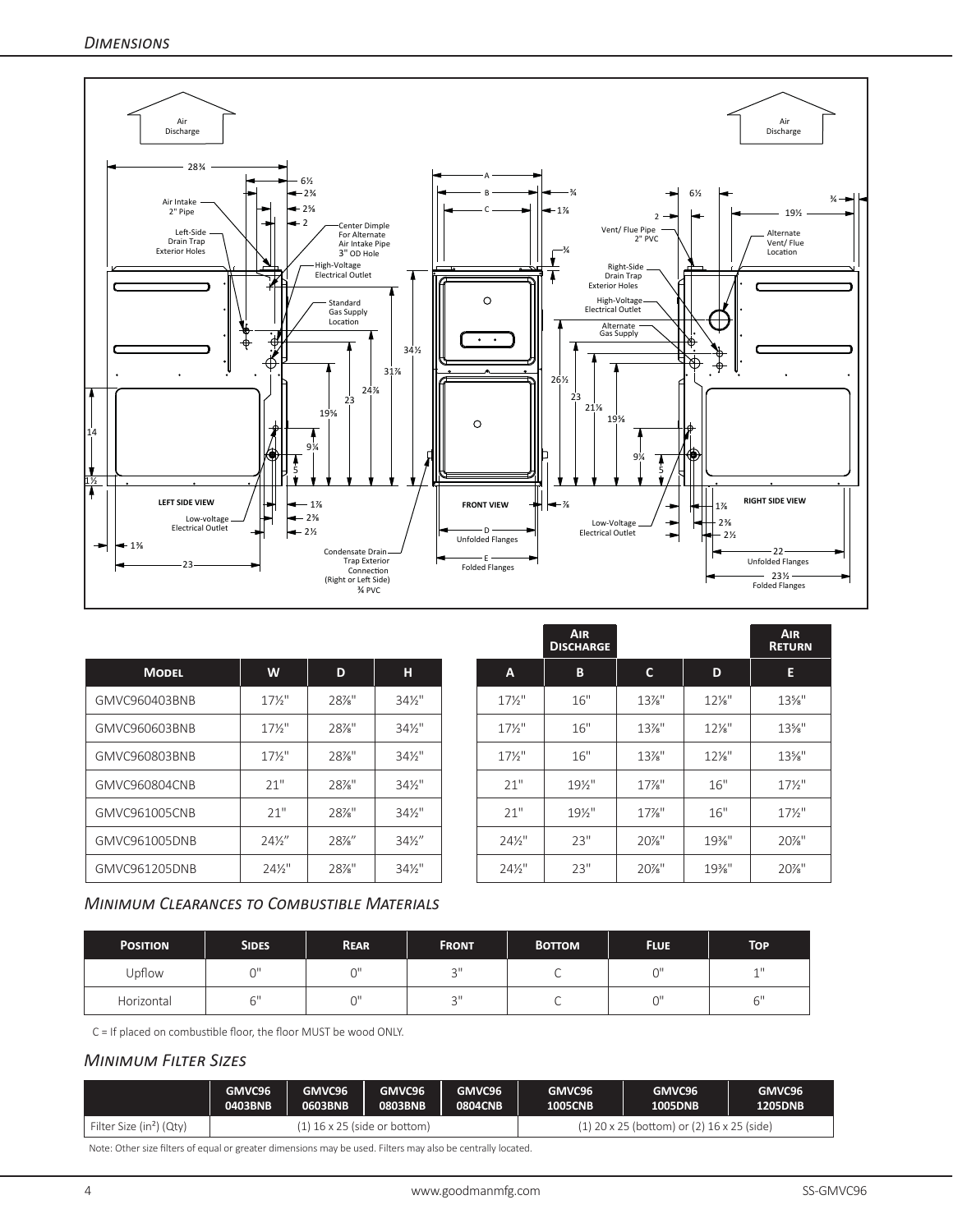| <b>MODEL/TEMP RISE RANGE</b><br>(MID RISE)                        | GMVC96<br>0403BNB*<br>$20-50(35)$ |             | GMVC96<br>0603BNB*<br>$35-65(50)$ |             | GMVC96<br>0803BNB*<br>$35 - 65(50)$ |             | GMVC96<br>0804CNB*<br>25-55 (40) |             | GMVC96<br>1005CNB*<br>$35-65(50)$ |             | GMVC96<br>1005DNB*<br>$30-60(45)$ |             | GMVC96<br>1205DNB*<br>$35-65(50)$ |             |
|-------------------------------------------------------------------|-----------------------------------|-------------|-----------------------------------|-------------|-------------------------------------|-------------|----------------------------------|-------------|-----------------------------------|-------------|-----------------------------------|-------------|-----------------------------------|-------------|
|                                                                   | <b>CFM</b>                        | <b>RISE</b> | <b>CFM</b>                        | <b>RISE</b> | <b>CFM</b>                          | <b>RISE</b> | <b>CFM</b>                       | <b>RISE</b> | <b>CFM</b>                        | <b>RISE</b> | <b>CFM</b>                        | <b>RISE</b> | <b>CFM</b>                        | <b>RISE</b> |
| Recommended cfm for high heat /<br>expected temperature rise      | 1010                              | 35          | 1072                              | 50          | 1400                                | 50          | 1760                             | 40          | 1770                              | 50          | 1980                              | 45          | 2150                              | 50          |
| Lowest recommended cfm for hi heat /<br>expected temperature rise | 710                               | 50          | 820                               | 65          | 1090                                | 65          | 1300                             | 55          | 1360                              | 65          | 1480                              | 60          | 1650                              | 65          |
| Maximum cfm for hi heat / expected<br>temperature rise            | 1400                              | 25          | 1400                              | 38          | 1650                                | 43          | 1760                             | 40          | 2200                              | 40          | 2200                              | 40          | 2200                              | 48          |

NOTE: Low Heat CFM = High Heat CFM X .7. Low Heat Temperature Rise Is Expected to Equal High Heat Temparatue Rise ± 5% 0140F02402-A

#### **GMVC960403BNB\* Cooling Speed ( @ .1" - .8" w.c. ESP)**

|                |                   | ן עש יש יש יש יש               |             | ן עישוויטו - בוישון |        |
|----------------|-------------------|--------------------------------|-------------|---------------------|--------|
| <b>TONS</b>    | <b>HIGH-STAGE</b> | <b>LOW-STAGE</b><br><b>CFM</b> | <b>TONS</b> | <b>HIGH-STAGE</b>   | LOW-ST |
| 1.5            | 600               | 420                            | 1.5         | 600                 |        |
| $\overline{2}$ | 800               | 560                            |             | 800                 |        |
| 2.5            | 1,000             | 700                            | 2.5         | 1,000               |        |
| 3              | 1,200             | 840                            | 3           | 1,200               |        |
| <b>MAX</b>     | 1,400             |                                | <b>MAX</b>  | 1,400               |        |

#### **GMVC960803BNB\* Cooling Speed**  $\ell \approx 4$ <sup>*N*</sup>  $\omega$ <sup>*N*</sup>  $\cdots$   $\approx$  ECD)

|             | ا P . L . O W. L. EJ P . L . L . L |                                |             | <b>/ ۳۰۰٬ ۲۰۰٬ ۳۰۰٬ ۳۰۰٬ ۱</b> |                       |
|-------------|------------------------------------|--------------------------------|-------------|--------------------------------|-----------------------|
| <b>TONS</b> | <b>HIGH-STAGE</b>                  | <b>LOW-STAGE</b><br><b>CFM</b> | <b>TONS</b> | <b>HIGH-STAGE</b>              | LOW-ST/<br><b>CFM</b> |
| 1.5         | 600                                | 420                            |             | 800                            |                       |
| 2           | 800                                | 560                            | 2.5         | 1,000                          |                       |
| 2.5         | 1,000                              | 700                            | 3           | 1,200                          |                       |
| 3           | 1,200                              | 840                            | 4           | 1,600                          | 1120                  |
| <b>MAX</b>  | 1,650                              |                                | <b>MAX</b>  | 1,760                          |                       |

#### **GMVC961005CNB\* Cooling Speed ( @ .1" - .8" w.c. ESP)**

|             | $\sim$<br>$\sim$ $\cdots$ |                                |             | ו ושם ושיאור שו   |                       |
|-------------|---------------------------|--------------------------------|-------------|-------------------|-----------------------|
| <b>TONS</b> | <b>HIGH-STAGE</b>         | <b>LOW-STAGE</b><br><b>CFM</b> | <b>TONS</b> | <b>HIGH-STAGE</b> | LOW-STA<br><b>CFM</b> |
| 2           | 800                       | 560                            |             | 800               | 560                   |
| 3           | 1,200                     | 840                            | 3           | 1,200             | 840                   |
| 4           | 1,600                     | 1,120                          | 4           | 1,600             | 1,120                 |
| 5           | 2,000                     | 1,400                          | 5           | 2,000             | 1,400                 |
| <b>MAX</b>  | 2,200                     |                                | <b>MAX</b>  | 2,200             |                       |

#### **GMVC961205DNB\* Cooling Speed ( @ .1" - .8" w.c. ESP)**

| $\sim$        |                   |                                |  |  |  |  |  |  |  |  |
|---------------|-------------------|--------------------------------|--|--|--|--|--|--|--|--|
| <b>TONS</b>   | <b>HIGH-STAGE</b> | <b>LOW-STAGE</b><br><b>CFM</b> |  |  |  |  |  |  |  |  |
| $\mathcal{I}$ | 800               | 560                            |  |  |  |  |  |  |  |  |
| 3             | 1,200             | 840                            |  |  |  |  |  |  |  |  |
|               | 1,600             | 1,120                          |  |  |  |  |  |  |  |  |
| 5             | 2,000             | 1,400                          |  |  |  |  |  |  |  |  |
| <b>MAX</b>    | 2,200             |                                |  |  |  |  |  |  |  |  |

All furnaces ship as high speed for cooling. Installer must adjust blower speed as needed. For most jobs, about 400 CFM per ton when cooling is desirable.

Do not operate above .5" w.c. ESP in heating mode. Operating CFM between .5" and .8" w.c. is tabulated for cooling purposes only.

## **GMVC960603BNB\* Cooling Speed ( @ .1" - .8" w.c. ESP)**

| N-STAGE<br><b>CFM</b> | <b>TONS</b>   | <b>HIGH-STAGE</b> | <b>LOW-STAGE</b><br><b>CFM</b> |
|-----------------------|---------------|-------------------|--------------------------------|
| 420                   | 1.5           | 600               | 420                            |
| 560                   | $\mathcal{P}$ | 800               | 560                            |
| 700                   | 2.5           | 1,000             | 700                            |
| 840                   | 3             | 1,200             | 840                            |
|                       | <b>MAX</b>    | 1,400             |                                |

## **GMVC960804CNB\* Cooling Speed**

**( @ .1" - .8" w.c. ESP)**

| N-STAGE<br><b>CFM</b> | <b>TONS</b> | <b>HIGH-STAGE</b> | <b>LOW-STAGE</b><br><b>CFM</b> |
|-----------------------|-------------|-------------------|--------------------------------|
| 420                   |             | 800               | 560                            |
| 560                   | 2.5         | 1,000             | 700                            |
| 700                   | 3           | 1,200             | 840                            |
| 840                   | 4           | 1,600             | 1120                           |
|                       | <b>MAX</b>  | 760               |                                |

#### **GMVC961005DNB\* Cooling Speed ( @ .1" - .8" w.c. ESP)**

| N-STAGE<br><b>CFM</b> |  | <b>TONS</b>              | <b>HIGH-STAGE</b> | <b>LOW-STAGE</b><br><b>CFM</b> |  |
|-----------------------|--|--------------------------|-------------------|--------------------------------|--|
| 560                   |  | $\overline{\phantom{a}}$ | 800               | 560                            |  |
| 840                   |  | 3                        | 1,200             | 840                            |  |
| l,120                 |  | 4                        | 1,600             | 1,120                          |  |
| 1,400                 |  | 5                        | 2,000             | 1,400                          |  |
|                       |  | <b>MAX</b>               | 2,200             |                                |  |